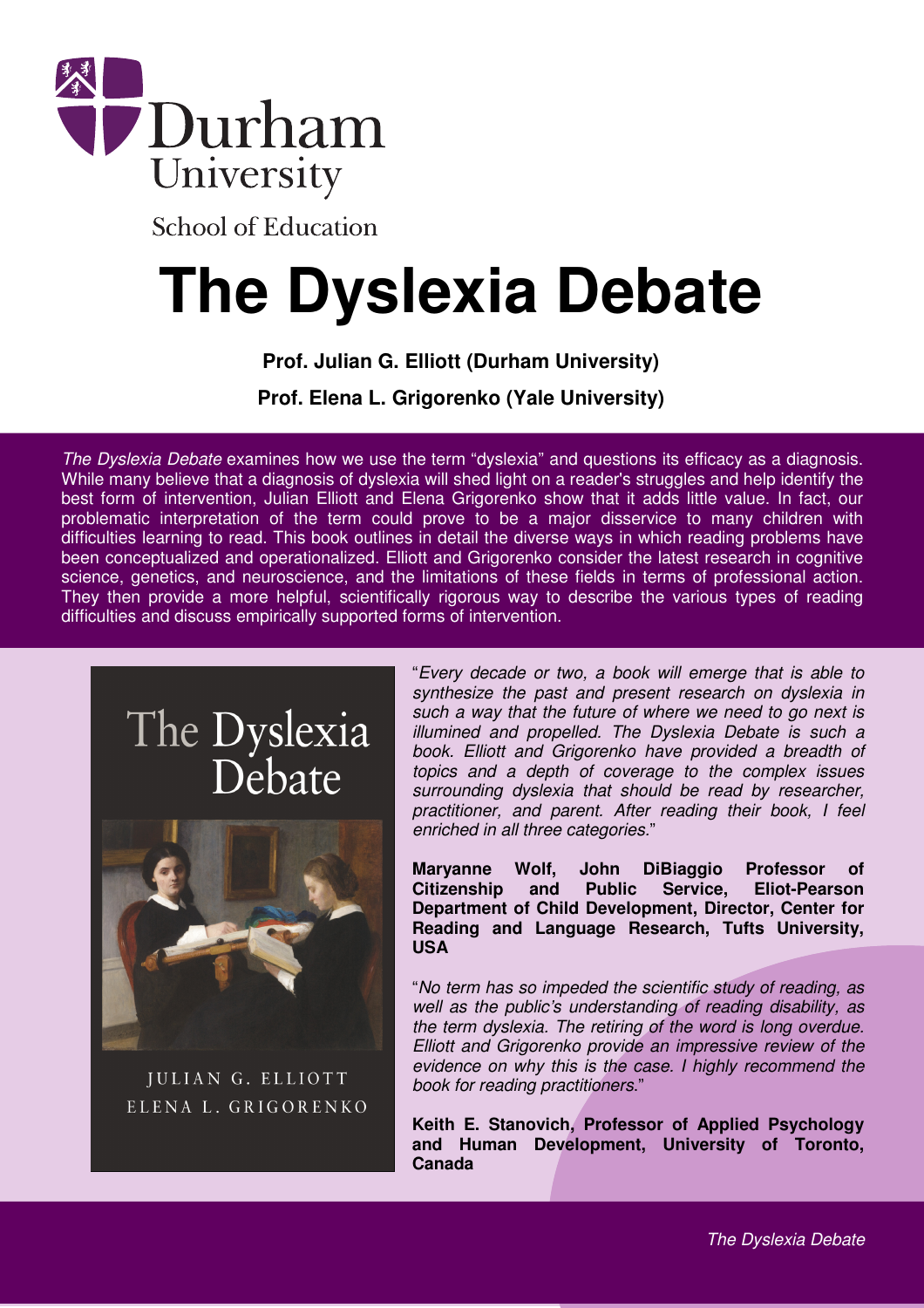#### **The Myths of Dyslexia:**

Many children struggle to learn to read, and some experience literacy problems throughout their lives. When these difficulties become evident, a common reaction from observers runs along the following lines: "Perhaps your child is suffering from dyslexia. You might be wise to get this checked out". When dyslexia is diagnosed, the parental reaction is often: Thank goodness that the true nature of my child's problem has finally been discovered. I only wish that this had been diagnosed earlier, but at least we shall now get the kind of help that my child needs. One can locate a series of myths that lie behind these beliefs.

- A. dyslexia is a special kind of problem that is found in only some children who struggle to decode text
- B. special tests are needed to identify which of these children are dyslexic and which are 'just poor readers'
- C. diagnosing dyslexia will remove false attributions of laziness or stupidity
- D. a diagnosis of dyslexia will help teachers to select the most powerful ways to intervene
- E. a diagnosis of dyslexia should rightly result in the allocation of special accommodations (particularly in exams) and additional resources

The reality is that each of these beliefs is problematic.

#### **MYTH A: dyslexia is a special kind of problem that is found in only some children who struggle to decode text:**

While many people assume that specialists agree about what is meant by the term, dyslexia, the reality is that it is understood in many different ways. It is hardly surprising, therefore, that estimates of dyslexia often range from 5% - 20% of the population.

Beyond an agreed focus upon decoding, it begins to get complicated. For some, dyslexia simply refers to all who experience a particular difficulty in decoding text. Identifying this problem for an individual is relatively easy and the child's teachers should be capable of doing this by means of classroom observations and formal reading tests. Others suggest, however, that not all who struggle in this way are dyslexic and, for this reason, detailed clinical assessment is necessary to identify which poor readers have dyslexia and which do not. Sometimes, the latter group is known as 'garden variety' poor readers. As The Dyslexia Debate demonstrates, the basis for determining a dyslexic subgroup from a wider pool of poor readers is highly problematic. While a number of symptoms are often found in samples of poor readers, it is wholly unclear which of these might be necessary for a diagnosis of dyslexia.

For some, it is a serious mistake to associate dyslexia 'narrowly' with poor decoding as this discounts problems with a range of everyday academic, organisational and self-regulatory skills. Indeed, in the opinion of many clinicians, it is possible to have dyslexia even when one's current literacy skills are sound. Such a position greatly complicates matters and opens the floodgates for claims for resources and special assistance. University students diagnosed with dyslexia, for example, whose reading is relatively sound, may be deemed to require help with more general study skills such as how to organise and structure written assignments.

Such differences of opinion render problematic any suggestion that diagnoses of dyslexia can be consistent, meaningful, and valid. They may be welcome, but they can hardly be considered scientific.

Some of the various ways that dyslexia is understood by researchers, clinicians and teacher can be found in the following. The Dyslexia Debate explains in some detail the problems associated with these conceptions.

(continued overleaf)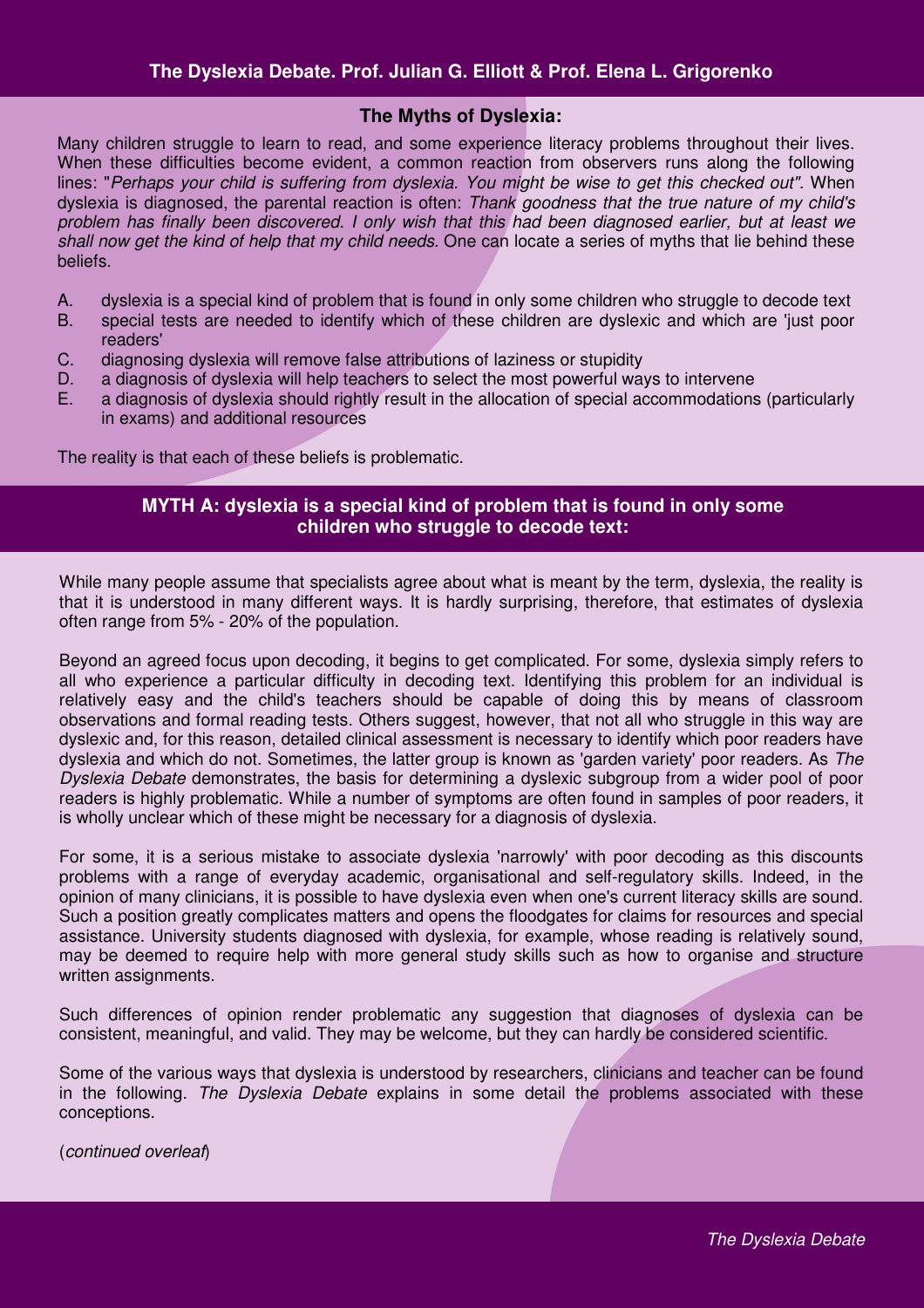# **The Dyslexia Debate. Prof. Julian G. Elliott & Prof. Elena L. Grigorenko**

- anyone who struggles with accurate single word decoding
- anyone who struggles with accurate and/or fluent decoding
- those for whom decoding is merely one element of a more pervasive dyslexic condition marked by a range of comorbid features. This can include compensated dyslexics who no longer present with a severe reading difficulty
- those who score at the lowest end of the normal distribution on an appropriate reading test
- those whose decoding difficulties cannot be explained in alternative ways (e.g. because of severe intellectual or sensory impairment, socio-economic disadvantage, poor schooling, or emotional/ behavioural difficulty)
- those for whom there is a significant discrepancy between reading performance and IQ
- those whose reading difficulty is unexpected
- those whose poor reading contrasts with strengths in other intellectual and academic domains
- those whose reading problems are biologically determined
- those whose reading problems are marked by certain associated cognitive difficulties (in particular,
	- phonological, rapid naming, and verbal memory deficits)
- those poor readers who also present with a range of symptoms commonly found in dyslexics (e.g. poor motor, arithmetical, or language skills, visual difficulties, and low self-esteem)
- those who demonstrate a discrepancy between reading and listening comprehension
- those who fail to make meaningful progress in reading even when provided with high-quality, evidence-based forms of intervention

# **MYTH B: special tests are needed to identify which of these children are dyslexic and which are 'just poor readers':**

One of the biggest myths associated with dyslexia is that it should be defined in relation to intelligence. The so called 'discrepancy definition' of dyslexia recognises as genuine dyslexics only those whose level of reading is significantly worse than would be expected on the basis of their intelligence (typically measured by an IQ test). Research over the past twenty years has demonstrated the folly of this belief. Puzzlingly, while the discrepancy model has been discredited (and is no longer advocated by dyslexia lobby groups), it is still widely employed by clinicians. In our book, we outline several reasons for this:

- 1. The link between IQ and dyslexia has a long history and is now steeped in everyday understandings that are not easy to break;
- 2. Those with IQs that place them in the lowest 1% of the population (and who would normally struggle to cope in mainstream schooling because of their intellectual difficulties) often encounter problems in learning to read;
- 3. IQ is often used as a criterion when selecting 'dyslexics' for research studies. However, in such instances, this step is usually taken to help isolate underlying cognitive factors that might not otherwise be easily revealed, not because this should be taken as a meaningful diagnostic criterion;
- 4. Some advocate the continued use of IQ in the assessment of dyslexia because of a perceived lack of alternative procedures. Such a position, of course, is unjustifiable;
- 5. IQ tests have long been used in the U.S. and many other countries for determining eligibility for additional

education services. Longstanding practices such as these are not easy to dispel;

- 6. There is a clear relationship between IQ and higher order reading skills of inference, deduction and comprehension. Thus IQ tests may be valuable for providing understanding of broader learning difficulties;
- 7. The administration of IQ tests is restricted to certain professionals and thus has an influential role in maintaining and preserving professional influence and status.
- 8. The erroneous notion that dyslexics are all highly intelligent individuals who struggle with decoding (itself a low-level cognitive task) can prove powerful and liberating.

(continued overleaf)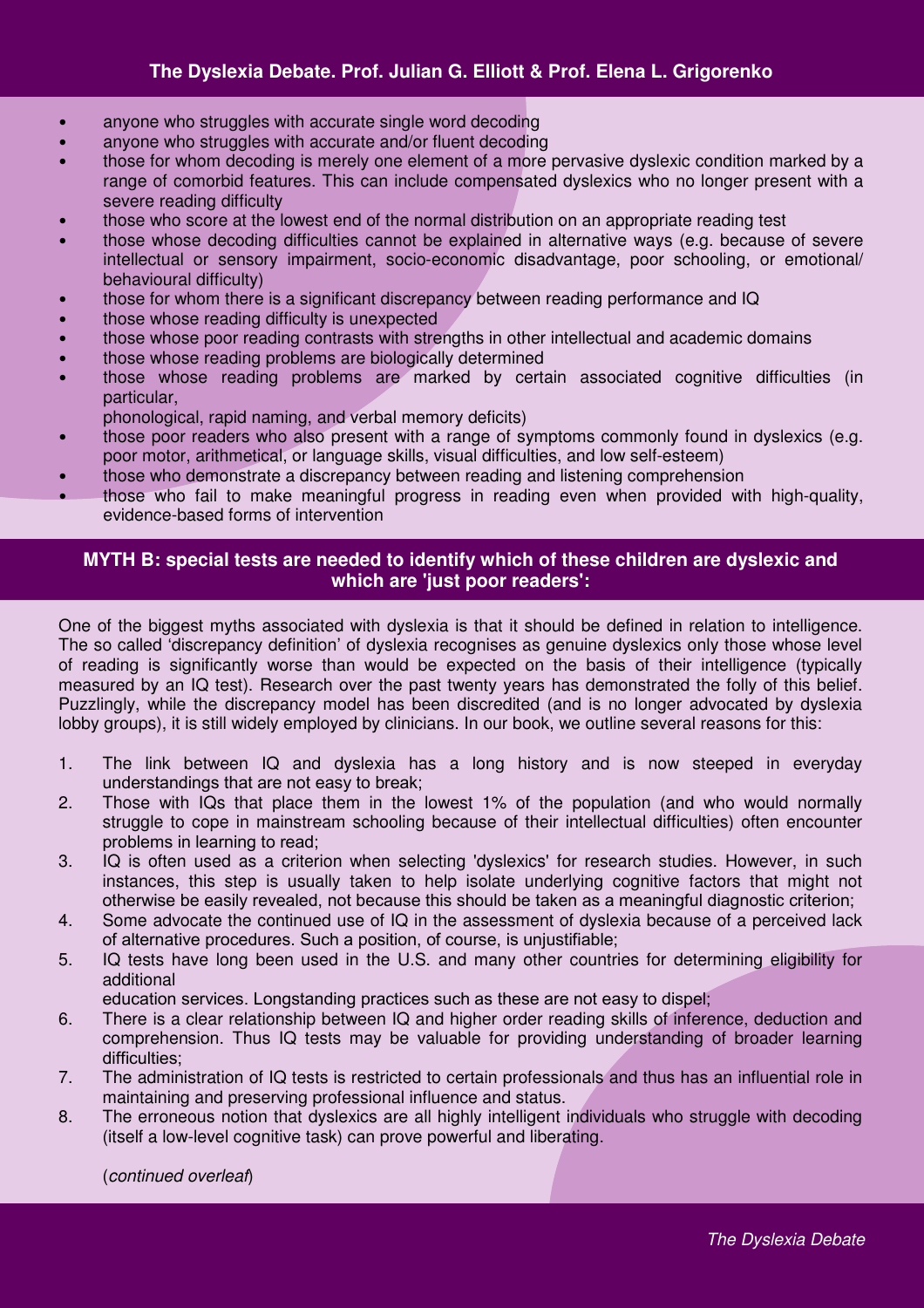#### **The Dyslexia Debate. Prof. Julian G. Elliott & Prof. Elena L. Grigorenko**

Some argue that while IQ tests are inappropriate for a diagnosis of dyslexia, other tests of underlying cognitive processes (e.g. working memory, rapid naming) can be employed to help to diagnose dyslexia. The Dyslexia Debate reviews this issue in detail and shows that relevant studies have provided contrasting findings that have limited value for the design of effective forms of reading intervention. Our current knowledge indicates that it is generally better to concentrate directly on academic skills rather than seeking to improve underlying processes

#### **MYTH C: diagnosing dyslexia removes false attributions of laziness or stupidity:**

Many poor readers have been unduly hurt by being treated as lacking in intelligence, and a diagnosis of dyslexia often seems to be a sound way to counter this. However the real problem to be tackled is not that dyslexia had earlier failed to be identified but, rather, that assumptions of low intelligence are made on the basis of reading skills. In reality, IQ and decoding ability are largely unrelated and, for this reason, teachers need to ensure that poor literacy skills do not translate into classroom demands that fail to reflect the child's true intellectual abilities.

The charge of indolence is rather more problematic. Of course, many children will become less motivated and engaged at school when they struggle to cope with literacy. In such cases, some may describe the child as lazy. This term has a pejorative ring that is not helpful and is certainly best avoided. The key task is to encourage the struggling reader to maximise effort even when significant gains are not evident.

One particular danger of using the term dyslexia to offset attributions of laziness is that this criticism might be seen as a fair description of poor readers who have not been given this diagnosis.

In summary, using the term dyslexia to avoid improper understandings of a child as lazy or stupid is to fail to deal with the real problem of inappropriate attributions.

# **MYTH D: a diagnosis of dyslexia will help teachers to select the most powerful ways to intervene:**

There is a widespread belief that a diagnosis of dyslexia will help point to appropriate forms of educational intervention. **This is wholly incorrect.** There is no effective treatment for those who are adjudged to have dyslexia that differs from accepted practices for all children who struggle to decode. What is clearly evident is that the extensive use of so-called "whole language" approaches which downplay the role of structured and targeted phonics teaching as a key element of a broader literacy programme is inappropriate for poor readers. A wealth of research evidence has clearly shown that, in comparison with normally reading peers. those who struggle to acquire reading skills typically require more individualised, more structured, more explicit, more systematic, and more intense reading inputs.

High quality research studies that seek to find ways to help tackle severe reading difficulties often refer to their participants as having dyslexia but in the great majority of cases, this term is used as a generic descriptor with no differentiation between dyslexic and other poor decoders.

To date, accumulated scientific studies have not supported the notion that children with severe reading difficulties (whether they are deemed dyslexic or not) can be helped significantly by the use of:

- physical exercises/perceptual-motor training (sometimes misleadingly labelled as "brain-based")
- coloured lenses or overlays
- vision therapies
- auditory training programmes
- fatty acid (e.g. fish oil) supplements
- biofeedback